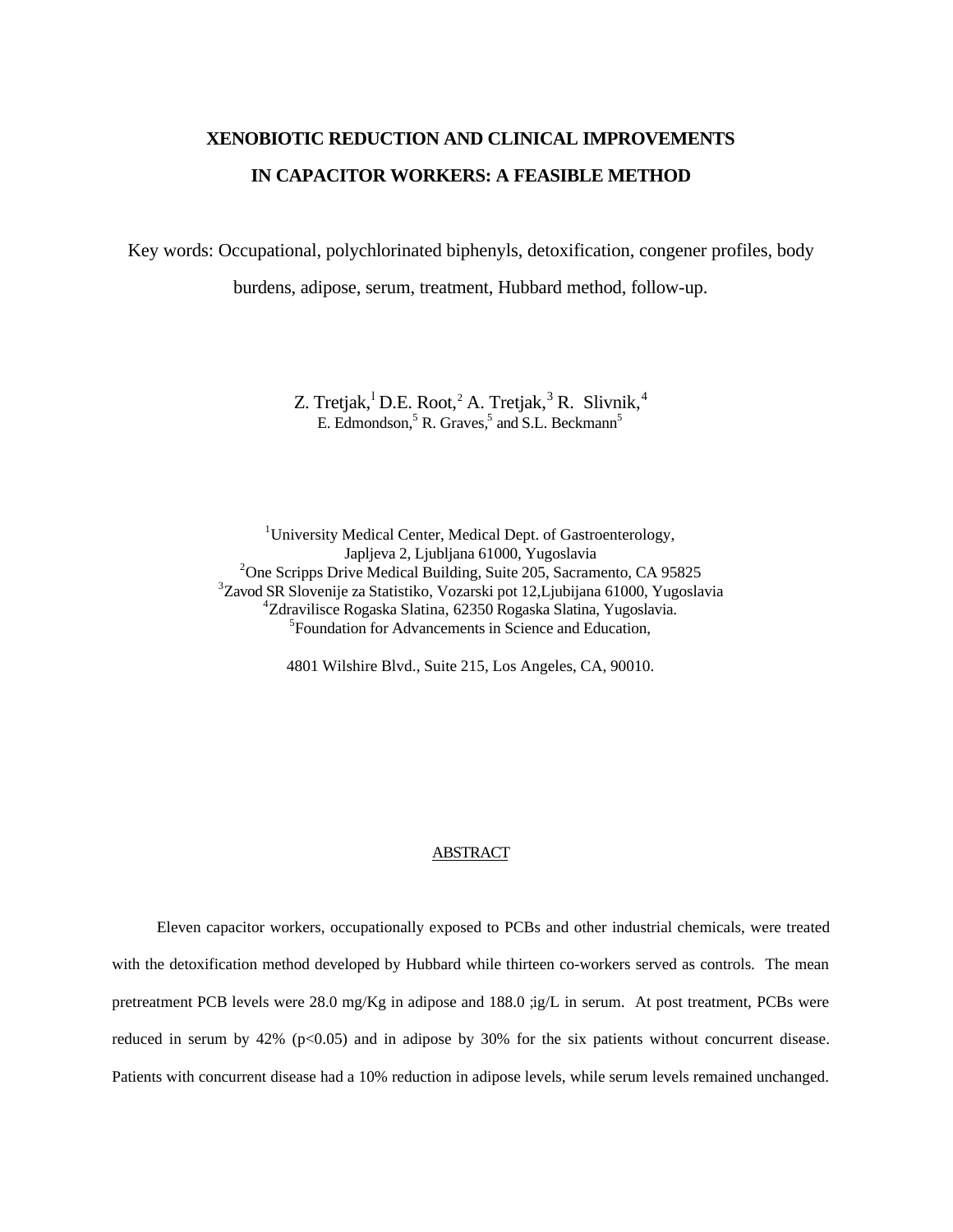Both adipose and serum PCB levels increased in controls. These differences were maintained at a 4-month follow-up examination, though the mean adipose PCB values in all groups were higher than at post-treatment. Changes in cholesterol, triglycerides, serum AST, ALT, and gGT did not correlate with changes of PCB values. Clinically, at post-treatment all patients reported a marked improvement in symptoms, with most of these improvements retained at follow-up. No such improvements were noted in controls. This approach appears to be a feasible treatment modality for symptomatic workers exposed to persistent lipophilic chemicals.

# **INTRODUCTION**

Literally thousands of chemicals are mined, manufactured, and used in modern industry. In using these chemicals, some escape while others are deliberately released into the environment. The amount of chemicals contaminating the environment is estimated to be in the range of millions of pounds per year<sup>1</sup> Although some of them are very short-lived, others persist for a considerable time. Through a variety of processes these chemicals may be transported from the point of release to a site where they become an exposure hazard

A large number of industrial chemicals are lipid soluble and are not readily eliminated from the body. They are generally transformed into more polar metabolites before being excreted by natural routes. For many chemicals the rate of this metabolic process is high while for some, notably aromatic hydrocarbons, the rate is quite slow, leading to bioaccumulation.

Polychlorinated biphenyis (PCBS) comprise a group of synthetic aromatic hydrocarbons which have been commercially produced since the 1930's. The use of PCBs in the production line in Slovenia, a N.W. Republic of Yugoslavia, was banned in 1985. This followed the discovery, in 1983, of a major environmental pollution with PCBs arising from a condenser factory in Semic.<sup>2</sup> In twenty-three years of operation it is estimated that some 70 tons of PCBs were dumped in a region of approximately 20 square miles, exposing about 3000 inhabitants of the region.  $3$ 

From 1962, PCBs of the Aroclor 1242 (42% chlorine content) and 1254 (54% chlorine content) types had been used in the production line of this factory. PCBs, however, were not the only toxic chemicals present at this site. Periodic job transfers and inappropriate handling of compounds resulted in heightened occupational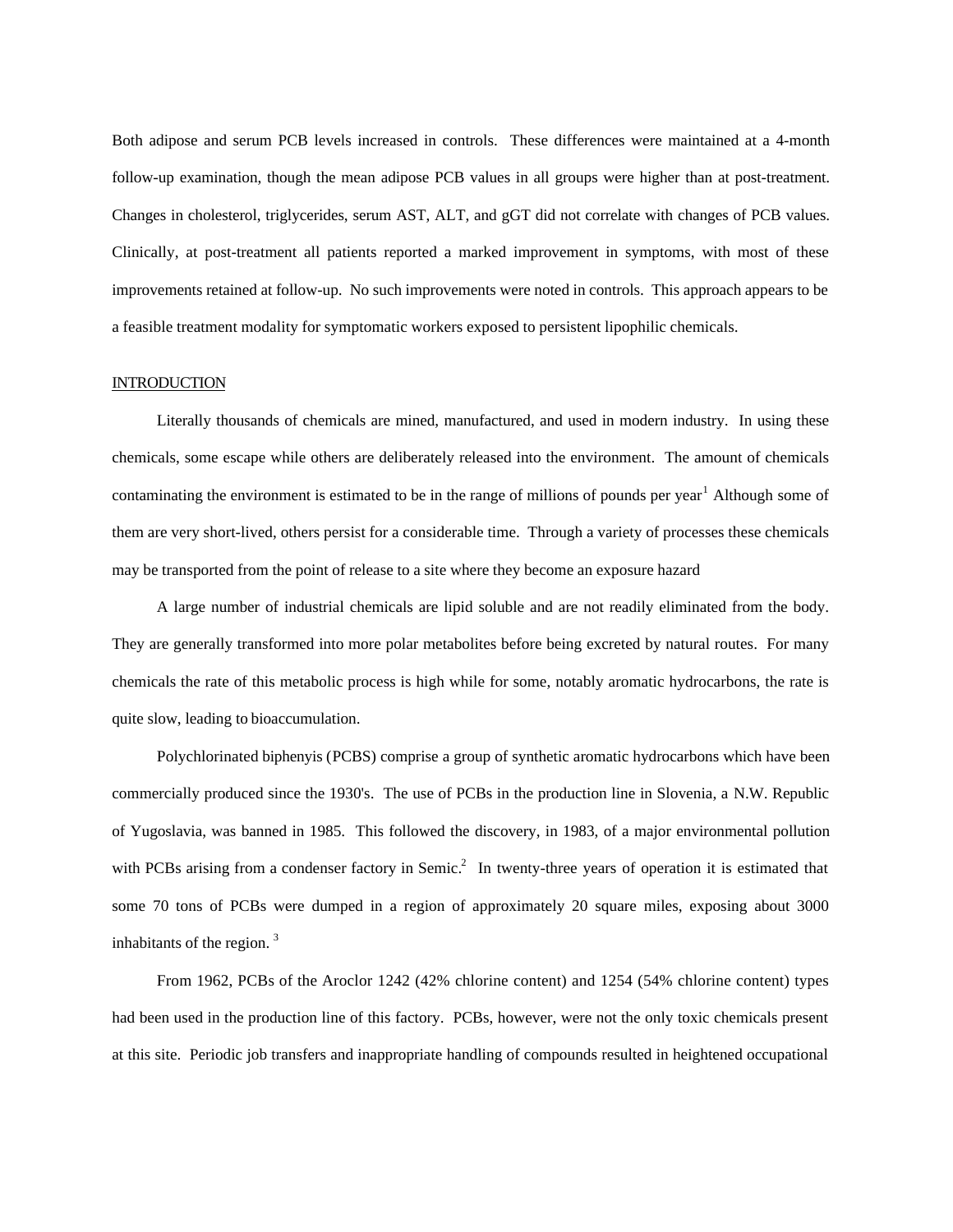exposures. In addition, PCB wastes were regularly incinerated on the factory premises, potentially enabling exposure to PCDDs and PCDFs.<sup>4,5</sup>

An increasing number of symptomatic residents from Semic led to an onsite field study, initiated in 1984. Symptoms similar to those reported herein (Table 2) were present in children, adult residents, and particularly in the occupationally exposed workers. Biochemical abnormalities found were derangements of carbohydrate and lipid metabolism, and elevated levels of serum AST, ALT and gGT. Abnormalities in liver biopsies were also noted. Previous and renewed medical treatments alleviated neither the symptoms nor the biochemical abnormalities. This led to the suggestion that long-term exposure to industrial chemicals was the basis for these derangements.<sup>6</sup>

We present our findings of a group of 24 workers, 11 of whom were treated with the detoxification method developed by Hubbard.<sup>7</sup> This treatment had previously been reported to reduce body burdens of lipophilic chemicals in humans.<sup>8-10</sup> It also improved the symptoms consequential to exposure to chemicals.  $11,12$  Therefore, we were requested to assess the possible benefits of this procedure for symptomatic workers from Semic. As it is difficult to monitor the levels of most chemicals to which these workers were exposed, PCBs were chosen as a marker for evaluation of body burden reductions, while symptom surveys and medical evaluations assessed clinical improvements arising from this treatment regimen.

# MATERIALS AND METHODS

# Exposure Opportunities

Both small and large capacitors were assembled at the plant in Semic. Exposure opportunities occurred at several steps of the production cycle. Preassembly involved indirect exposure to PCBs, and direct exposure to trichloroethylene (TCE) and the by-products of welding. For impregnation, the preassembled devices were submerged in vessels filled with impregnating fluid (usually PCBs) maintained at 120' C. Impregnated capacitors were manually sorted for soldering. Soldered products were immersed in TCE to remove excess impregnating fluid. TCE in large, open kettles was also used to degrease tools, hands, and the work space. Final degreasing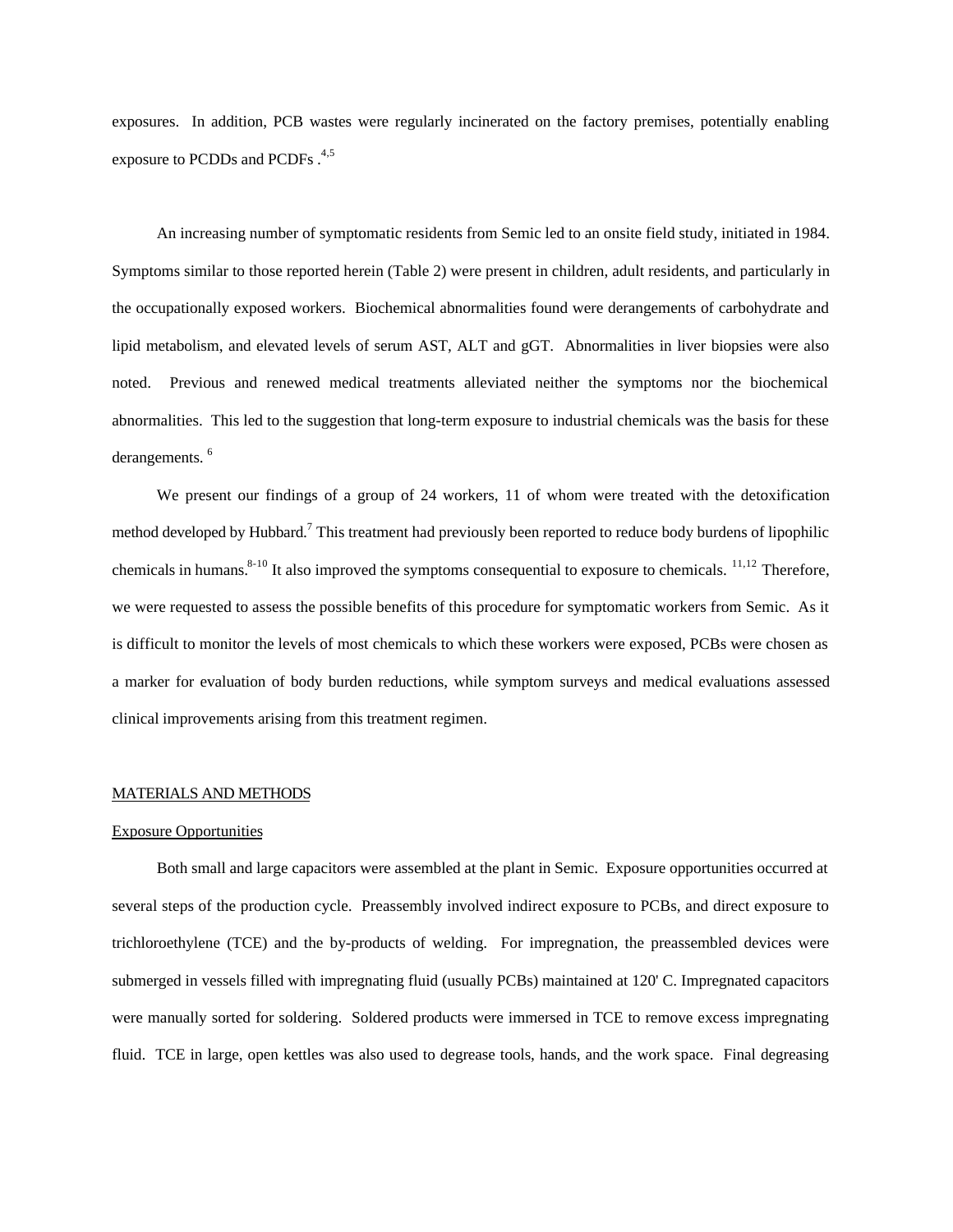and testing were performed before painting and packing. Further opportunities for exposure occurred during product inspection and equipment maintenance.

Daily burning of industrial wastes had occurred for over two decades on factory premises. As open-fire waste incineration of PCBs promotes formation of PCDDs and PCDFS, <sup>4,5,13,14</sup> there was at least a potential exposure opportunity to these compounds.

# TABLE I

| Chemical                               | Patients | Controls |  |
|----------------------------------------|----------|----------|--|
|                                        | $(n=10)$ | $(n=12)$ |  |
|                                        |          |          |  |
|                                        |          |          |  |
| Impregnators:                          |          |          |  |
|                                        |          |          |  |
| PCBs (Pyralene; Arociors; Clophene 30) | 8        | 10       |  |
| Terphenyls and Naphthalenes            | 10       | 8        |  |
| Castor oil                             | 8        | 9        |  |
|                                        |          |          |  |
| Other substances:                      |          |          |  |
|                                        |          |          |  |
| PCDFs and dibenzo- $p$ -dioxins*       | 10       | 12       |  |
| Trichloroethylene                      | 10       | 9        |  |
| Epoxides                               | 10       | 5        |  |
| Pump oils                              | 8        |          |  |
| Neoprene                               |          | 0        |  |
| Metal spraying                         |          | 0        |  |
| Welding (gas/arc)                      | 7        | 2        |  |
|                                        |          |          |  |

# Number of Workers Reporting Direct Exposure to Chemicals at the Factory

\* Inferred from occupational duties involving waste burning.

Work was often performed barehanded due either to the quick deterioration or the inadequate replacement of protective equipment. In addition, only provisional walls separated the impregnating halls from other production areas so that the space could be adjusted according to production demands.

A complete listing of chemicals utilized at the plant was considered classified information and was unavailable to researchers, thereby precluding verification of exposure histories. Consequently, the compilations of exposure opportunities listed in Table I were derived from patient reports. For the purpose of this study, particular chemical exposures were considered to be direct whenever they involved hands-on work for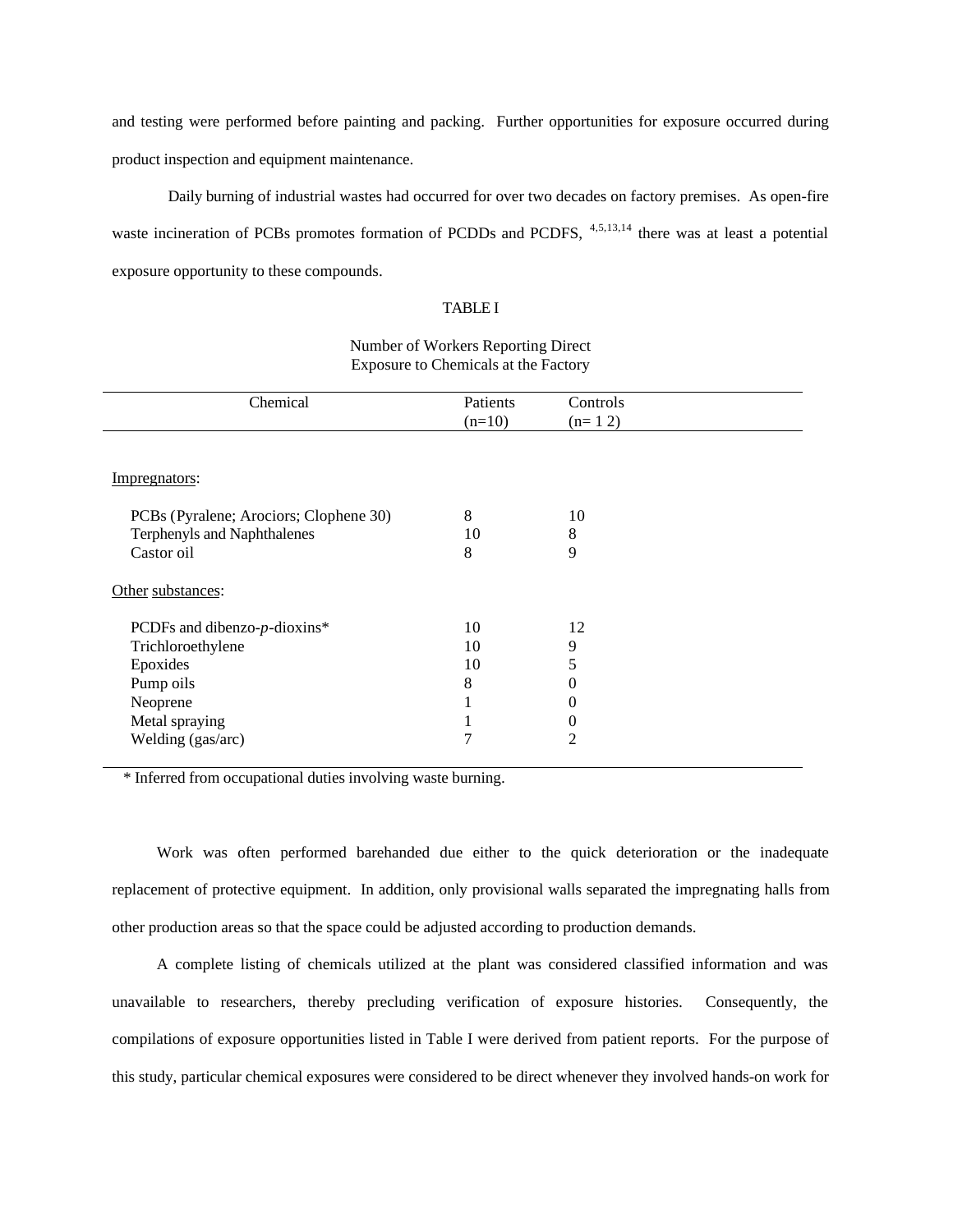at least six consecutive months of employment. Other work stations were considered to involve only indirect exposure.

#### Patient Selection

Available resources limited the number of the participants to twenty-four male factory workers who volunteered to participate in this study following circulation of a written description of the study including potential side effects. Each participant had a detailed explanatory interview before obtaining an informed consent.

Following the initial medical interview, eleven workers with a history of distinct symptoms, and unsuccessful medical treatment thereof, were selected for treatment. Dominating symptoms in this group included frequent chloracne eruptions, skin rashes, a history of slow healing of wounds, irritative, unproductive cough, chronically stuffed nose, sore throat, frequent 'common cold" episodes, nonexertional dyspnoe, headaches, muscular pains and general malaise (Table 2).

The remaining thirteen workers volunteered as a control group for the period of observation. Four asymptomatic individuals who had not been exposed to PCBs volunteered as an unexposed group.

All workers had a complete medical examination, the standard chemical panel at a fasting state, and tissue sampling done before, at the end of treatment, and five months after the initial evaluation. All clinical findings were doublechecked by a second physician. Participants rated the severity of their signs and symptoms on a scale from zero to five at each examination. Of these, chloracne eruptions, some dermatological complaints, respiratory changes and eye symptoms, were also assessed at medical examinations. Previous scoring was not disclosed to the participants at subsequent evaluations.

Occupational histories obtained from the workers were cross-checked with employment records. All reported symptoms were validated from records compiled during the previous cross-sectional survey. <sup>6</sup> Neither the interviewer nor the physician were blinded with respect to either the jobs held by the participants or the aim of the study.

### Detoxification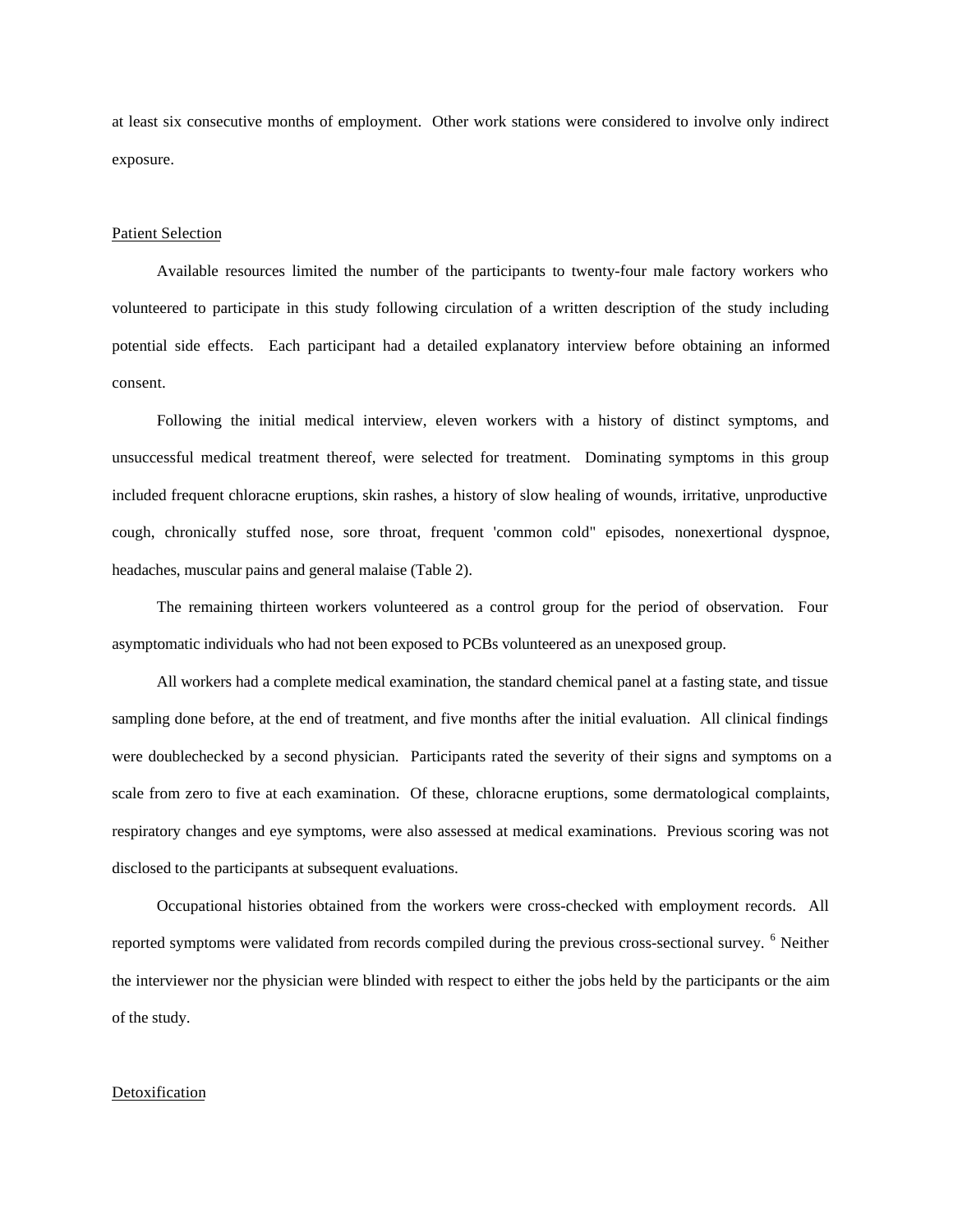This procedure is designed to mobilize and enhance the elimination of' lipophilic xenobiotics from the body. It is a medically supervised regimen, pursued individually until a stable clinical improvement is achieved. It consists of daily aerobic exercise, followed by frequent periods of low-heat (60-80' (') sauna. Niacin and polyunsaturated oil are administered to sustain the mobilization and elimination. Vitamins and minerals are supplemented and the daily liquid losses are replaced. Body weight is kept constant throughout the program. A detailed description is provided elsewhere. <sup>7</sup>

|                                                                                                                                                   |                                                                                          |                  | <b>TABLE 2</b> |                                               |                  |        |                  |                  |                |
|---------------------------------------------------------------------------------------------------------------------------------------------------|------------------------------------------------------------------------------------------|------------------|----------------|-----------------------------------------------|------------------|--------|------------------|------------------|----------------|
|                                                                                                                                                   |                                                                                          |                  |                | Severity of Symptoms in Participating Workers |                  |        |                  |                  |                |
|                                                                                                                                                   | <b>Severity Score (mean)*</b><br>Group A $(n=6)$<br>Group B $(n=4)$<br>Controls $(n=12)$ |                  |                |                                               |                  |        |                  |                  |                |
| Symptom                                                                                                                                           | Pre                                                                                      | Post             | $F-up$         | Pre                                           | Post             | $F-up$ | Pre              | Post             | $F-up$         |
| A. Chloracne eruptions §                                                                                                                          | 2.2                                                                                      | 0.3              | 1.0            | 1.5                                           | $\overline{0}$   | 1.3    | 1.2              | 1.2              | 1.2            |
| B. Dermatological<br>Rashes§<br>Slow healing of wounds<br>Dry and thickened skin§                                                                 | 3.0                                                                                      | 0.3              | 1.5            | 2.8                                           | $\mathbf{0}$     | 1.3    | 1.3              | 1.3              | 1.1            |
| C. Respiratory<br>Stuffed nose§<br>Sore throat§<br>"Common cold"§<br>Irritative, unproductive cough§<br>Nonexertional dyspnoe<br>Bronchopneumonia | 0.8                                                                                      | $\boldsymbol{0}$ | 0.3            | 1.8                                           | 2.0              | 1.0    | 1.9              | 1.8              | 1.6            |
| D. Eye symptoms<br>Irritation<br>Conjunctivitis§<br><b>Blurred</b> vision<br>Eyelid swelling§                                                     | 2.2                                                                                      | 0.8              | 1.3            | 2.8                                           | $\mathbf{0}$     | 0.3    | $\boldsymbol{0}$ | $\boldsymbol{0}$ | $\overline{0}$ |
| E. Headaches                                                                                                                                      | 3.6                                                                                      | 0.3              | 2.3            | 3.3                                           | $\boldsymbol{0}$ | 1.0    | 1.8              | 1.8              | 1.6            |
| F. Nervous system<br>Paresthesias<br>Memory impairment<br>Nervousness<br>Emotional instability<br>Lassitude<br>Decreased acuity                   | 3.2                                                                                      | 0.3              | 1.3            | 4.0                                           | 0.3              | 0.8    | 1.0              | 1.0              | 1.1            |
| G. Gastrointestinal<br>Nausea and vomiting<br>Abdominal pains and bloating<br>Changed bowel habits<br>Copious mucus discharge                     | 2.7                                                                                      | 0.5              | 1.3            | 2.3                                           | $\mathbf{0}$     | 0.3    | 2.0              | 1.0              | 1.6            |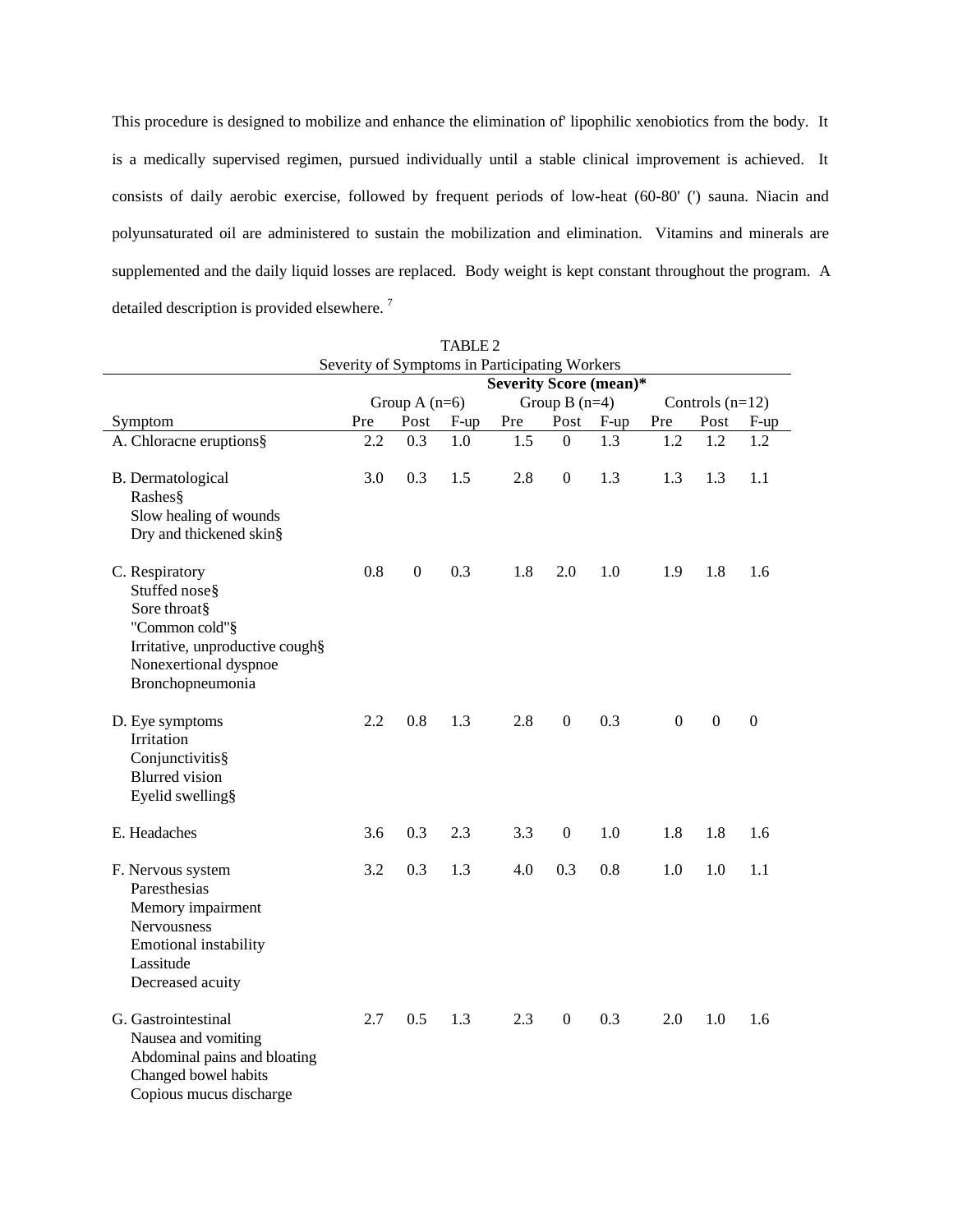| H. Sleep disturbances<br>Inability to initiate<br>Inability to maintain                           | 3.0 | 0.2      | 1.3 | 3.3 | $0.5 \t1.8$    |     | $\theta$ |     |     |
|---------------------------------------------------------------------------------------------------|-----|----------|-----|-----|----------------|-----|----------|-----|-----|
| I. Musculoskeletal<br>Joint pains and swellings<br>Muscular pains and weakness<br>General malaise | 3.2 | $\theta$ | 1.7 | 2.8 | $\overline{0}$ | 0.8 | 0.9      | 0.9 | 0.8 |

Patient self scoring on a scale of 0 (absent) to 5 (very severe). § Verified by medical evaluation.

The treatment was delivered at a medical facility outside the polluted area. The patients (11) resided there for the duration of their programs, resuming their usual working schedules immediately after program completion. Four patients presented complaints compatible with coexistent medical disease. At pretreatment, the patient group was therefore subdivided into group A, comprising seven patients without additional medical problems, and group B, comprised of the four patients having a concurrent disease.

The control group (13) remained at home, without changing their usual schedules, except for the days of medical examinations. This study had not been designed as a double blind study because the potential for mobilizing stored compounds in the control group without enhanced elimination was determined to pose an unnecessary risk.

#### PCB Determination

Adipose tissue was aspirated subcutaneously in the gluteal region according to the method described by Daum et al.<sup>15</sup> Approximately 1 gram of adipose tissue was obtained by this procedure. In three workers, selected at random, pretreatment samples were split for precision testing of the laboratory results.

Blood (20 cc) was drawn at a fasting state. Samples were centrifuged for 15 minutes at 2,250 rpm, and serum was decanted for analysis.

Samples were collected and stored in vials precleaned according to the standards set by the US EPA, assigned a number code, and frozen until analysis. The vials and the analyses were provided by Pacific Toxicology Laboratories, Los Angeles, California. Samples were delivered for analysis in two batches. The first contained the initial and post-treatment specimens. The follow-up samples were analyzed separately.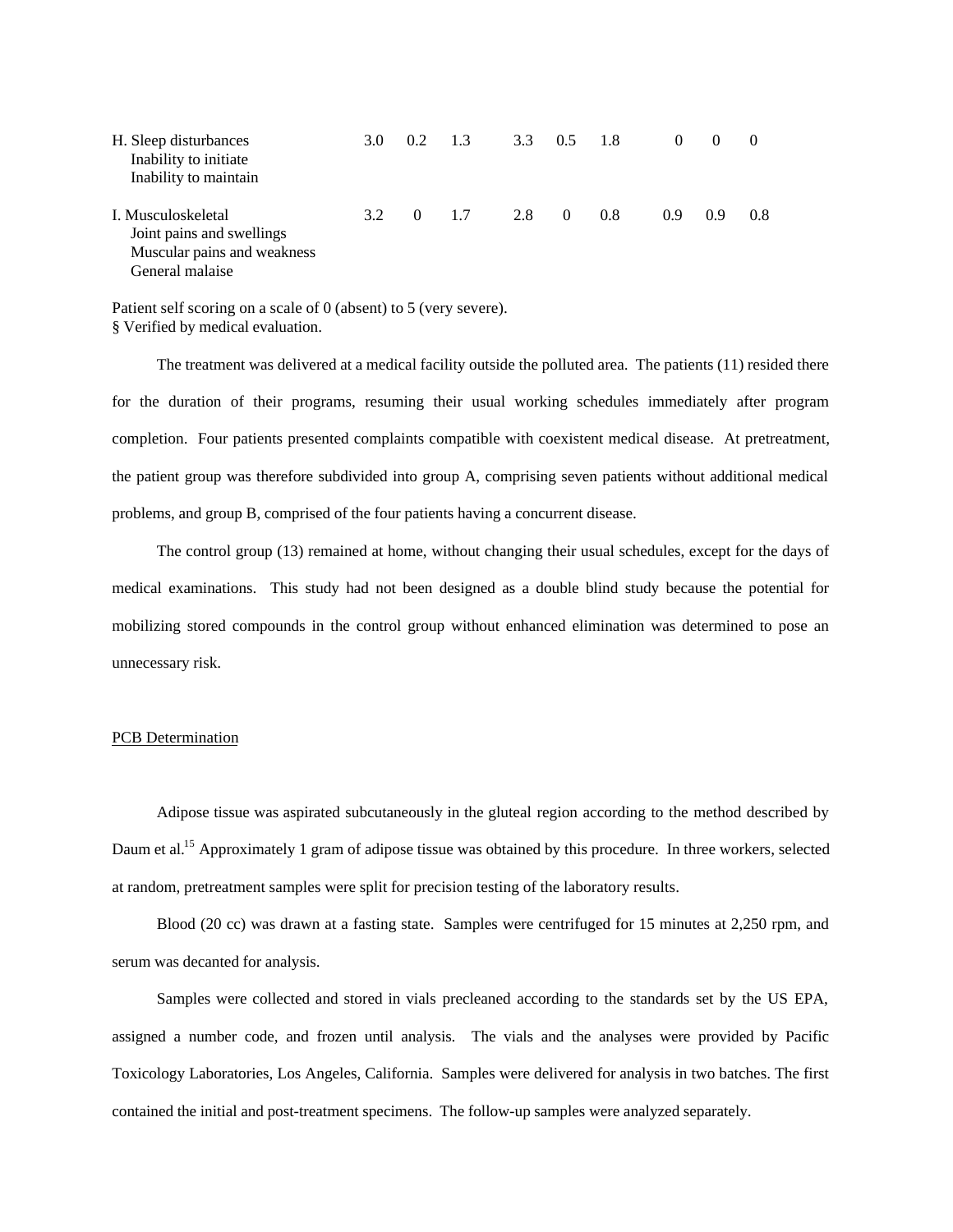For analysis, PCBs were extracted from the tissue samples, deproteinized with hexane/ethyl ether, and separated from co-extracted biogenic material and organochlorine pesticides. Samples were anal zed b the Varian 3500 hi h-resolution gas-chromatographer with electron capture detector and a 30 M non-polar bonded phase DB-1 capillary column. Qualitative results were confirmed by gaschromatography/mass-spectrography in approximately 10 % of the samples.  $16,17$  Aroclor 1242, 1254, and 1260 in iso-octane served as external standards.<sup>18,19</sup>

PCBs were reported as the sum total of eighteen congeners. Peak assignments were made from Ballschmitter and Zell.18 Their numbering follows that proposed by the International Union for Pure and Applied Chemistry (IUPAC). No attempt was made to determine the levels of other industrial chemicals.

#### **Statistical Analyses**

Data were analyzed by ANOVA (F-test; p - 0.05) and block designed ANOVA (F-test). A block consisted of pre-, post- and follow-up data for each person. Student's two-tail 't" test for paired data was used for PCB data at post treatment, and linear regression analysis was used to correlate serum to adipose PCB values and for intragroup changes in symptom severity scores. Analyses were performed on Statgraphics program Ver. 4.0 STSC, Inc., Rockville, MD 20852.

#### RESULTS

The participants did not exhibit debilitating stages of any disease. Adverse effects due to the detoxification program were not encountered. The average duration of the treatment program was 33 consecutive days. There were no drop-outs and no complications were noted due to the tissue sampling.

One worker of the control group had a recent acute exposure to PCBs from dust while cutting the concrete floor in the impregnating hall without adequate protective equipment. He had severe chloracne eruptions, general malaise with muscle aches, skin rash, 'common cold' symptoms, conjunctivitis and hepatomegaly with abnormal 'liver-function' tests. He was referred to the hospital for detailed evaluation. His PCB levels were high and, although presented, were not included in the evaluations.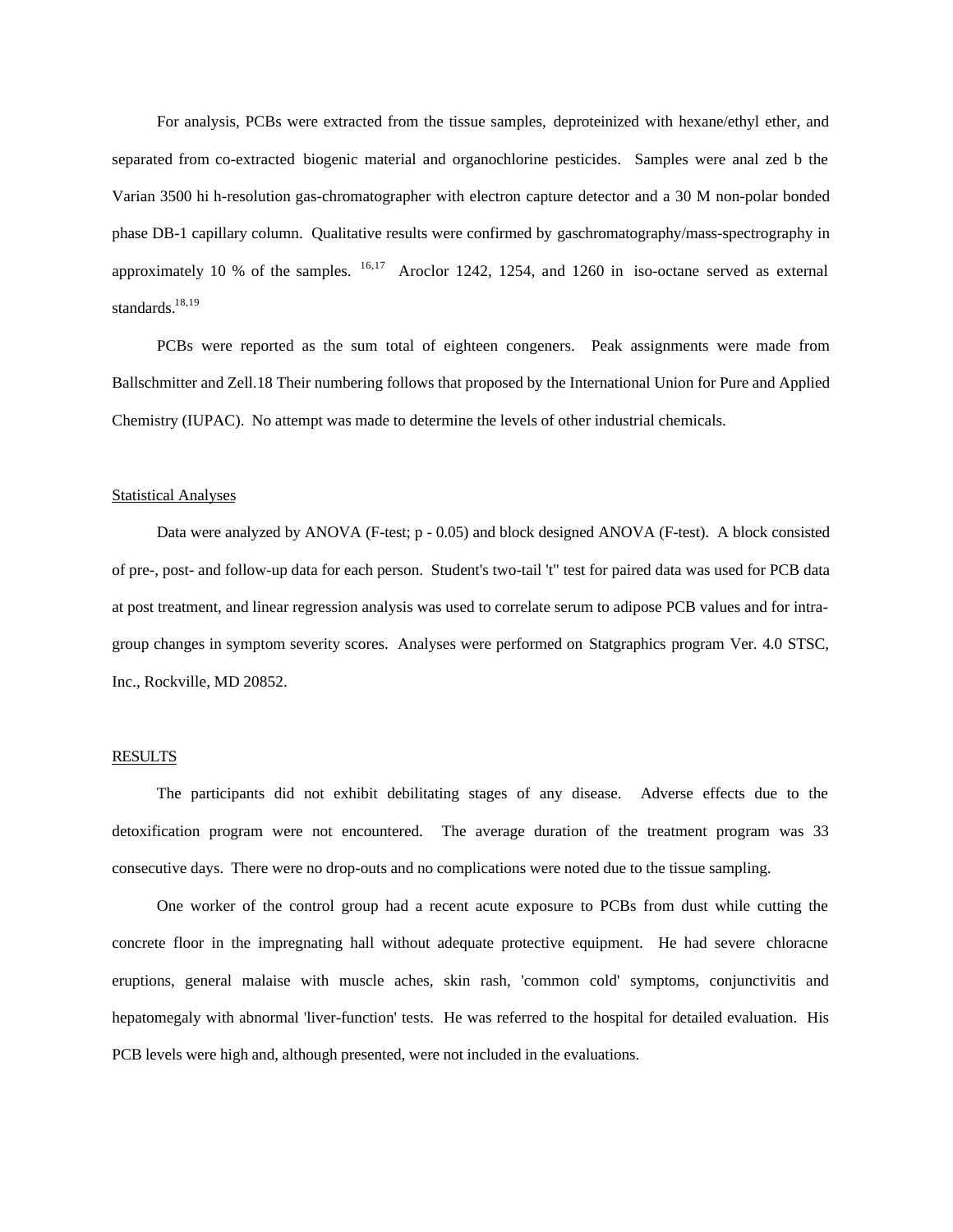The initial sample of one treated patient was reported lost and this patient was excluded from subsequent evaluations.

The list of chemicals known or inferred (i.e. PCDDs and PCDFS) to be present at the factory and the number of participants who reported exposure to them are listed in Table 1.

#### Clinical manifestations

Pretreatment: The patients and the controls did not differ significantly for age, height, weight, blood pressure, employment duration or years of' reported direct exposure to PCBS. Smoking was significantly lower (p<0.03) in the control group (Table 3). Though biochemical abnormalities were found in both groups (Table 4), these derangements did not correlate with either the clinical findings or with exposure histories.

#### TABLE 3

|                                   | Patients         | Controls         | Signif.             |
|-----------------------------------|------------------|------------------|---------------------|
|                                   |                  |                  |                     |
|                                   | $(n=10)$         | $(n=12)$         | <b>B</b> twn Groups |
| Personal data (mean $\pm$ I S.D.) |                  |                  |                     |
| Age                               | 37.4             | 39.3             | $N.S.*$             |
| Years of employment               | 15.7             | 13.7             | N.S.                |
| Years of direct PCB contact       | 8.3              | 5.3              | N.S.                |
| Smoking (packs/d)                 | $0.8 \pm 0.7$    | $0 - 3 \pm 0.3$  | $(p=0.03)$          |
| B.P. (mm/Hg) systolic             | $138.0 \pm 17.8$ | $130.8 \pm 12.3$ | N.S.                |
| diastolic                         | $86.5 \pm 6.7$   | $86.0 \pm 8.6$   | N.S.                |
| Weight $(Kg)$                     | $81.1 \pm 15.9$  | $76.5 \pm 9.5$   | N.S.                |
| Height (cm)                       | $173.3 \pm 4.1$  | $173.9 \pm 8.1$  | N.S.                |
|                                   |                  |                  |                     |

General Data of the Participants (n=22)

 $*$  N.S. = Not Significant (t test).

All workers presented similar signs and symptoms. Eleven (50'Yo) dated the onset of their problems within the first five years of employment and nineteen (79%) had become symptomatic within eight years of employment. All symptoms persisted from their onset until this treatment but fluctuated in severity. No case of stable remission had been reported, and previous medications had failed to improve the complaints.

Our initial medical evaluation disclosed chloracne eruptions, skin rashes, dry and thickened skin, eye irritation, stuffed nose, "common cold"-like symptoms, and irritative and unproductive cough. Mean severity scores of' *these* complaints at pretreatment, post-treatment and follow-up evaluations are presented in Table 2. The treated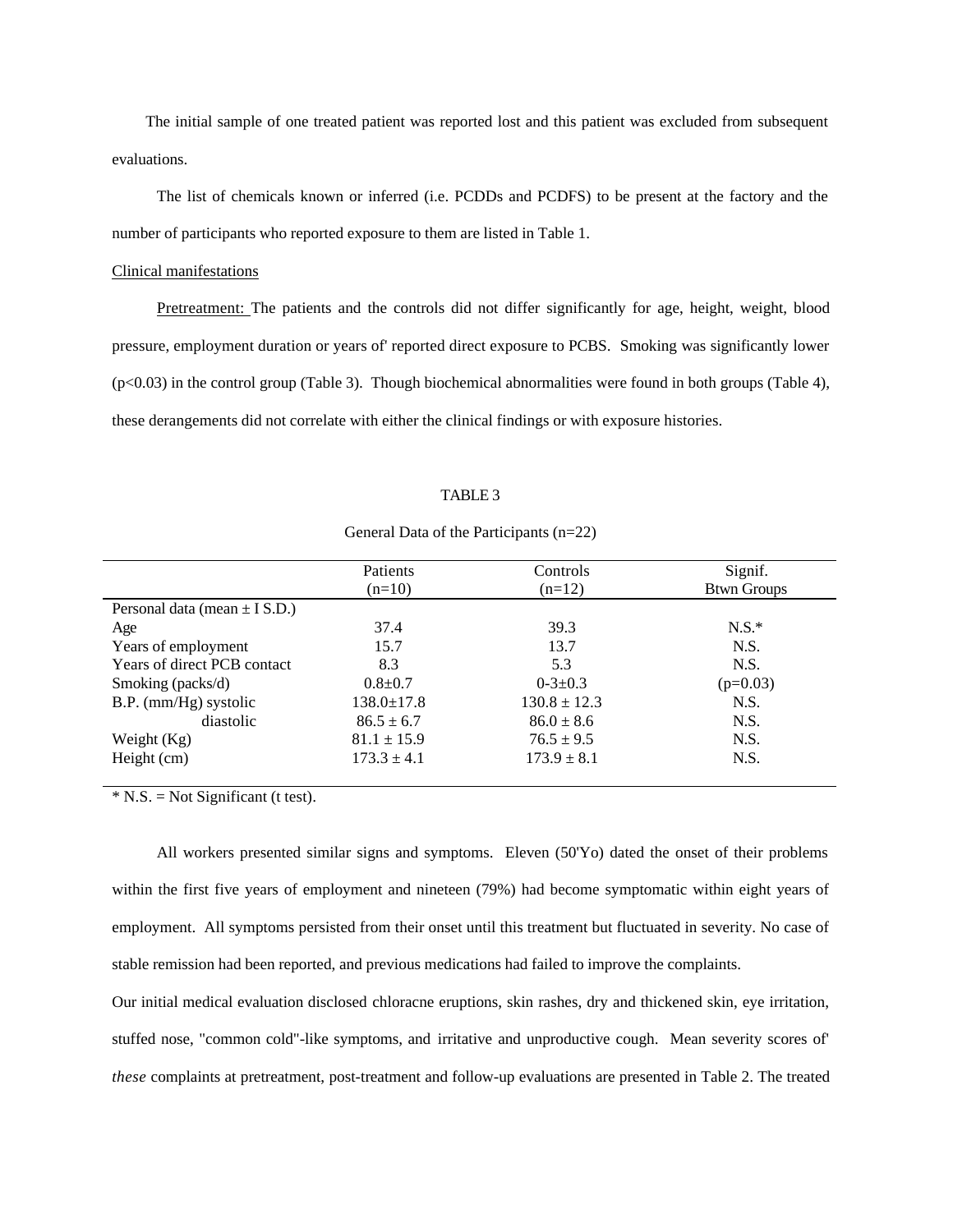group (groups A and B) did have more pronounced symptoms, reflecting the original selection bias. In four patients (group B) with symptoms indicating coexistent disease, further evaluations confirmed non-insulin dependent diabetes mellitus, peptic ulcer disease, biliary stones, and prostatitis with calcifications and colonic diverticulosis, respectively. Medical therapies were initiated and maintained throughout the detoxification program, which was modified to a less strenuous, longer protocol.

The overall severity of symptoms in the control group  $(n = 12)$  was lower. This group did not report eye irritation or sleeping disorders. Although their smoking habits were significantly lower (Table 3), they had appreciable respiratory problems.

### **TABLE 4**

#### **Number of Persons with Abnormal Results Parameters** (Normal Range) Range of Abnormal Values Group A  $(n=6)$ Pre Post F-up Group B  $(n=4)$ Pre Post F-up Controls  $(n= 12)$ Pre Post F-up Cholesterol (3-6 mmot/L) 6.1-16.2 5 0 2 4 2 4 4 2 1 Triglycerides (0.4-1.5 gm/L) 1.9-13.8 5 3 4 4 1 3 4 3 4 AST (6-18 U/L) 20-25 2 0 1 1 1 1 1 0 1 ALT (3-26 U/L) 27-38 2 2 1 1 1 0 7 5 6<br>gGT (4-60 U/L) 60-80 2 0 1 0 0 1 0 0 1 gGT (4-60 U/L) 60-80 2 0 1 0 0 1 0 0 1 Glucose (3.9-6.6 mmol/L) 6.1-16.2 3 2 2 1 1 1 3 1 2  $\text{Iron*} \ (12-23 \text{ umol/L})$  23.6-38 5 4 5 4 2 2 4 2 2

#### Biochemical Parameters in Serum

\* Serum TIBC values were normal.

Post-treatment: No new signs and symptoms appeared during the course of the study. All participants had a steady body weight and blood pressure- The symptoms improved markedly in all treated patients. In the control group, the

symptom severity score did not vary appreciably during this time period (Table 2).

There were fewer incidents of biochemical abnormalities in both the treated and control groups at posttreatment (Table 4). Those abnormalities present were not limited to the same patients. These derangements did not correlate with the clinical improvements and did not appear to be related to the treatment procedure.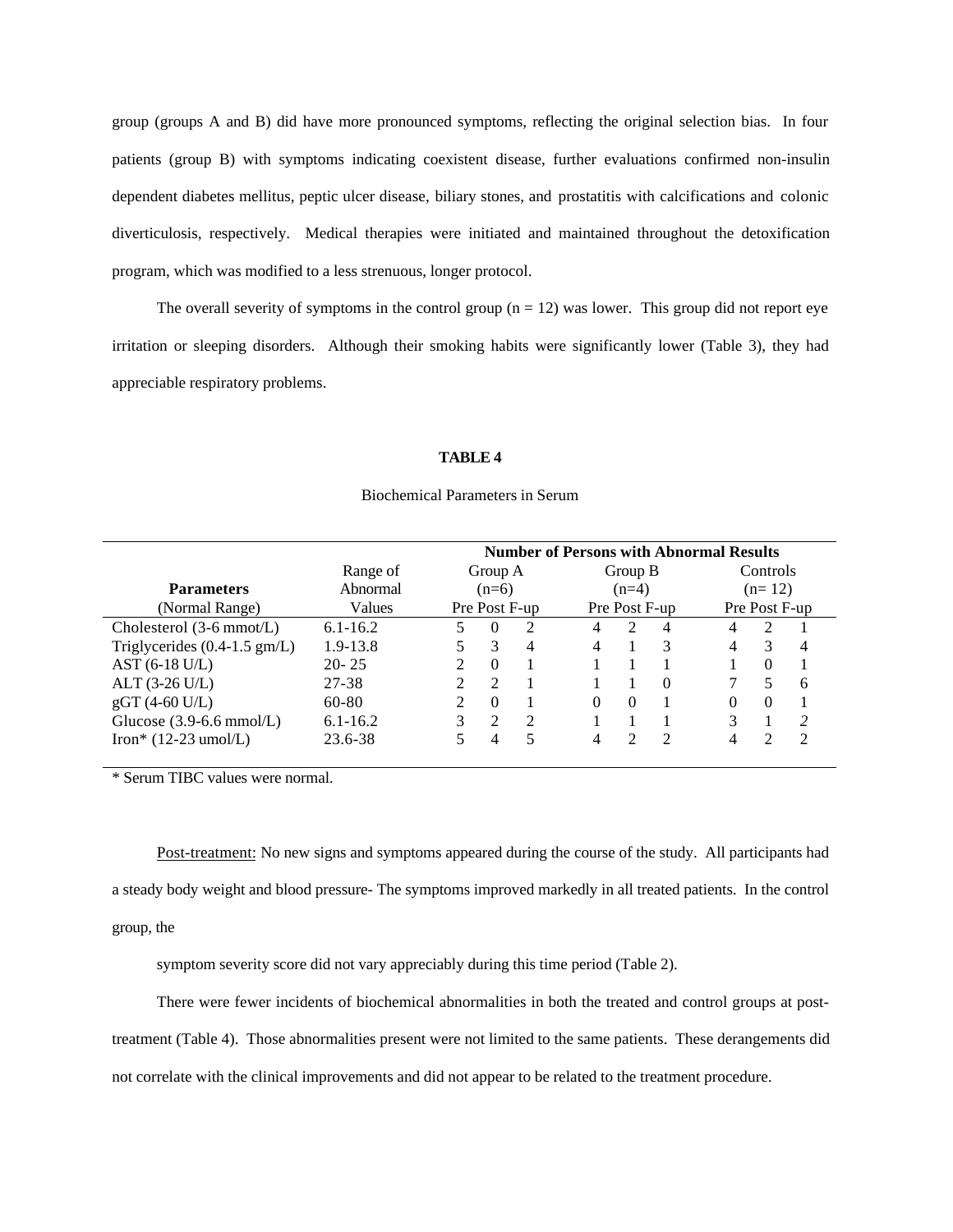Follow-up: Four months after treatment, the body weight, blood pressure and smoking habits of the participants were within the range of pretreatment values.

The ten treated patients presented a borderline deterioration in their symptom severity scores compared to past treatment, though still improved relative to pretreatment values. The scores in the control group remained within the range of previous evaluations (Table 2). Biochemical derangements were again found in all groups (Table 4). They did not correlate with the clinical changes.

# PCB Levels

The 18 PCB congeners measured, ordered according to their respective retention times, are listed in Table 5, and PCB levels are reported in Table 6.

Pretreatment: The mean PCB levels in the unexposed persons were in agreement with other reports for the unexposed population.<sup>20,21</sup> Analysis of the split adipose tissue samples for three workers had a good degree of precision (Table 6).

The patients  $(n = 10)$  and the controls  $(n = 12)$  did not differ significantly in their initial adipose and serum PCB values (Table 6), with the range of- I)C[3 levels in both groups being extremely wide (from 2 to 77 mg/Kg in adipose and from 22 to 562 1g/L in serum). The correlation of adipose to serum values for the mean concentration of the eighteen PCB congeners was linear  $(r = 0.917)$  is was the correlation of the adipose to serum total PCB for the 22 workers  $(r = 0.993)$ .

Neither the total PCB levels nor the PCB congener levels correlated with any of the following: blood pressure, height, weight, the derived indices for the lean body mass, the body surface area, the biochemical abnormalities, or the symptom severity scores.

#### TABLE5

# Chemical Structure of PCB Congeners Eluted from the Samples

| <b>IUPAC</b> $N^{\Omega}$ | Structure     | Type                |  |
|---------------------------|---------------|---------------------|--|
| Low chlorinated:<br>28/31 | 2,5,4'/2,4,4' | Trichlorobiphenyl   |  |
| 74                        | 2,4,5,4'      | Tetrachlorobiphenyl |  |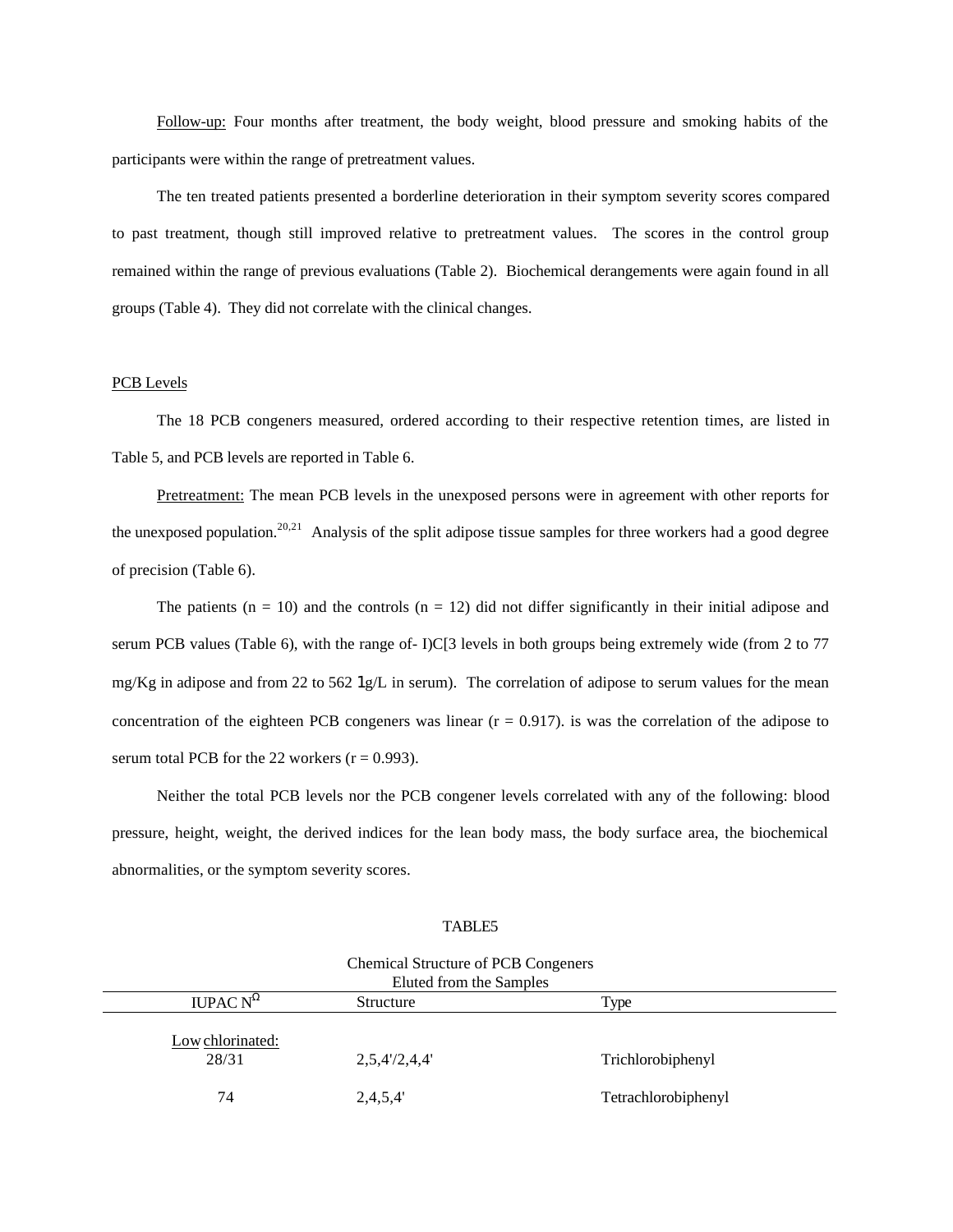| 66                | 2,4,3',4'           |                      |
|-------------------|---------------------|----------------------|
| 60                | 2,3,4,4'            |                      |
| High chlorinated: |                     |                      |
| 99                | 2.4, 5.2', 4'       | Pentachlorobiphenyl  |
| 144               | 2,3,4,6,2',5'       | Hexachlorobiphenyl   |
| 153               | 2,4,5,2',4',5'      |                      |
| 138               | $2.3.4.2'$ .4'.5'   |                      |
|                   |                     |                      |
| 175               | 2,3,4,6,2',3',5'    | Heptachlorobiphenyl  |
| 159               | 2,3,5,6,2',4',5'    |                      |
| 174               | 2,3,4,5,2',3',6'    |                      |
| 177               | 2,3,5,6,2',3',4'    |                      |
| 180               | 2,3,4,5,2',4'.5'    |                      |
| 170               | 2,3,4,5,2',3',4'    |                      |
| 196               | 2,3.4,6,"3',4',5'   | Oclachlorobiplieii@1 |
| 201               | 2,3,5,6,2',3',4',5' |                      |
| 195               | 2,3,4,5,6,2',3',4'  |                      |
| 194               | 2,3,4,5,2',3',4',5' |                      |

Post-treatment: Following treatment, PCB levels of the patient group were reduced. However, the reductions were clearly distinct for groups A and B, which had been clinically subdivided at pretreatment. (Table 6)

In group A, adipose PCB levels were lowered by 30 percent, while serum values were lowered by 42 percent (p<0.05; the only statistically significant change). The reductions were consistent for all PCB congeners in serum, while there appeared to be a tendency for reduction of the low chlorinated congeners from adipose (Figure la). The correlation of mean levels of PCB congeners from adipose to serum remained linear in this group ( $r = 0.921$ ;  $n = 18$ ).

# TABLE 6

|                           | Pre               | Post              | Follow-up         |
|---------------------------|-------------------|-------------------|-------------------|
| Patients; Group A $(n=6)$ |                   |                   |                   |
| Adipose                   | $20.9 \pm 13.4$   | $14.5 \pm 7.1$ .  | $16.7 \pm 11.9$   |
| Serum $(\mu g/L)$         | $139.4 \pm 117.2$ | $80.3 \pm 52.09$  | $168.8 \pm 175.5$ |
| Patients; Group B $(n=4)$ |                   |                   |                   |
| Adipose                   | $40.9 \pm 23.6$   | $37.0 \pm 22.0$   | $38.2 \pm 24.1$   |
| Serum                     | $284.8 \pm 204.6$ | $292.6 \pm 284.5$ | $287.1 \pm 236.2$ |
| Controls $(n=12)^P$       |                   |                   |                   |
| Adipose                   | $22.4 \pm 22.8$   | $23.1 \pm 23.3$   | $27.4 \pm 27.1$   |
| Serum                     | $139.8 \pm 169.9$ | $179.4 \pm 208.0$ | $183.8 \pm 205.1$ |
|                           |                   |                   |                   |

PCB Content in Adipose Tissue\* and Serum

\* Values from the 3 split adipose samples were (7.8 and 7.4 mg/Kg), (18.1 and 18.3 mg/Kg), and (33.1 and 34.0 mg/Kg).

§ Statistically significant (p<0.05) by Student's two-tailed t-test.<br><sup>P</sup> Values for the acutely exposed worker (not included) are: adipose = 74.3 mg/Kg (pre) & 106 mg/Kg (post); serum = 912.9  $\mu$ L (pre) & 1,074  $\mu$ g/L (post).

In contrast, the reduction in adipose PCBs for group B was only 10 percent while the serum levels increased slightly. Changes in individual congeners did not reflect a like pattern to that of group A (Figure I b).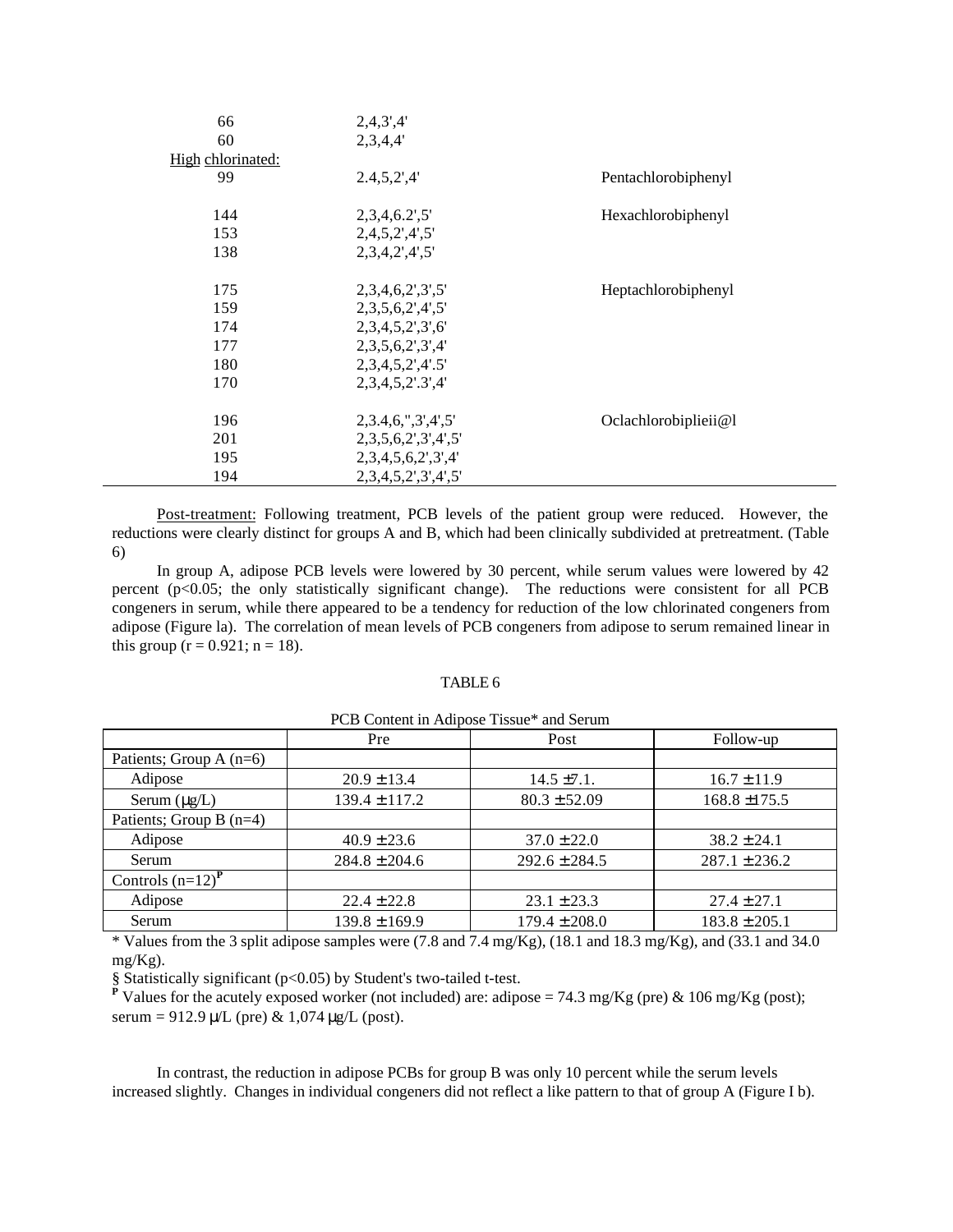The control group had a slight increase in adipose PCB values at this time and the serum levels were higher by 28 percent. The increases in PCB congeners in this group did not appear to follow a pattern comparable to that of either treated group (Figure 1c).

Follow-up: Samples obtained at the four-month post-treatment evaluation were analyzed for PCBs as a separate batch. Mean adipose PCB levels were slightly higher than at post-treatment for all groups. Group A levels were still lower than at pretreatment, while levels in group B were about the same and those in the control group were somewhat higher than initially found. Mean serum PCBs in all groups were higher than at pretreatment. (Table 6)

The correlation of adipose to serum values was linear in all groups for the mean concentrations of the eighteen PCB congeners ( $r = 0.828$  for group A and  $r = 0.970$  for controls).

#### DISCUSSION

Concerns about the health effects from exposure to aromatic hydrocarbons in industrial settings were expressed as early as 1936 .22 Examples of the toxicity caused by polychlorinated dibenzofuran (PCDF) and quaterphenyl (PCQ) isomers, contaminants of ingested PCBS, have since been given in the Yusho and Taiwan studies. 23-25

Reports over the past decade on clinical findings in cases of exposure to PCBs and related substances evolved a consensus on many of the observed adverse effects. Untoward human health effects related to such exposures include chloracne,<sup>5,23,26-29</sup> eye irritation and swelling of eyelids,<sup>27,30-32</sup> skin rashes and discoloration,<sup>23,27,32-36</sup> gastrointestinal,<sup>27,28,34,36</sup> and neurological<sup>33,36,38</sup> symptoms. Malaise, fatigue, muscular and joint pains, and sleep disturbances<sup>30,34,36</sup> appeared more frequently among exposed persons. Alterations of lipid metabolism and] "liver enzyme" activities<sup>28,30,34,35,38-40</sup> have also been observed.

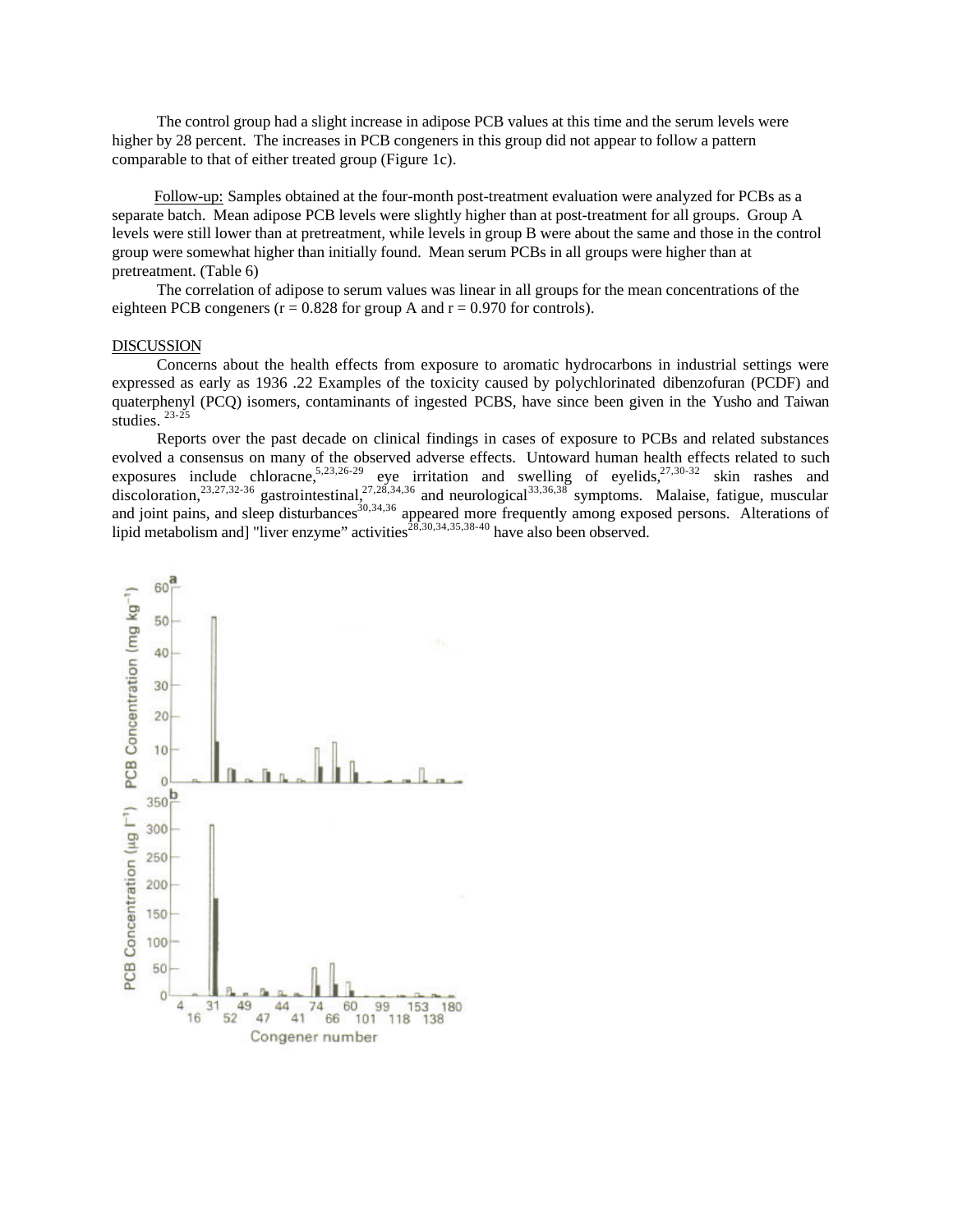**FIG 1: PCB Congener Profiles. (1) =** Pretreatment; (1) = Post-treatment. Mean concentrations of congeners, listed in order of elution (IUPAC Numbering as in Table V. "28' = 28/31.) Left = Serum, right = Adipose. (a) Six patients without concurrent disease; (b) Four patients **with** concurrent disease; (c) Controls.

The possibility that additional symptoms may arise following exposure to other industrial chemicals and organic solvents has been emphasized<sup>23,36,41</sup><sup>43</sup>. In most of these studies, however, the combined effect of longterm exposure to multiple chemicals and their individual contributions to the overall clinical picture could not be assessed.

Evaluating the influence of particular chemicals used in industrial processes on the occurrence and expression of clinical problems remains, however, only one aspect of the problem. Amelioration of the deteriorated health and efforts to reduce possible long-term consequences from accumulated chemicals has not heretofore been addressed to an appreciable extent in humans.

Oral treatment with cholestyramine, an anion exchange resin used as a bile sequestrator, was suggested as a detoxification measure. <sup>44</sup> In man, however, organochlorine compounds seem to appear in greater quantities in the stool than they do in bile, probably because of gut excretion. <sup>45</sup>

Any mobilization of chemicals from adipose tissue has the inherent risk of imposing a load to other organs, particularly to the liver. The release from adipose during treatment may pose an undue health risk if not ancillary to elimination.

Clinical improvements of some symptoms presented by 16 Taiwanese patients, intoxicated with PCBcontaminated rice oil, were reported after a fasting cure of 7 to 10 days. PCB reductions were anticipated due to the elicited weight loss of approximately 5 Kg. However, PCBs in blood of the Taiwanese patients were considerably higher at post-treatment than they had been prior to treatment. PCB content of adipose tissue was not monitored in that stud  $Y<sup>46</sup>$ .

In our study, both the adipose and serum levels of PCBs were reduced in those patients without concurrent disease (group A) while levels remained relatively unchanged in those with concurrent disease (group B): adjustments of the treatment program could have contributed to the latter outcome. During this same time frame, levels for the controls did not vary significantly. These findings are in agreement with prior work showing that this treatment does not result in excessive serum levels of PCBs.10 The consistent linear relationship between serum and adipose levels for the 18 PCB congeners analyzed further suggests that elimination of mobilized compounds was similar for all species of this class of compounds. This aligns with the observed excretion of unmetabolized compounds during this program.  $11,47$ 

It may appear conjectural to extrapolate changes in PCB levels to a similar process involving other accumulated chemicals. Previously published data, however, indicate that other lipophilic chemicals have also been reduced by this treatment.  $9-11,48$ 

Though treated patients maintained an improvement in adipose PCB levels, these levels were higher for all groups at the 4 month follow-up than had been observed at post-treatment. No unusual exposure opportunities were recorded to explain these changes, although inadvertent exposure due to ongoing clean-up activities or a persisting local contamination <sup>49</sup> may have contributed to the observed elevations. Alternatively, analytical problems may be relevant. Time-series data may present particular problems which are not always easy to correct.<sup>50</sup> In addition, a difference in analysis sensitivity between the two batches may have affected the followup results in this study.

All three groups had cases with biochemical abnormalities. In agreement with previous investigators,<sup>13,21,23,29,51</sup> we were unable to find a correlation of the PCB levels or the exposure histories to these derangements. These abnormalities did not appear to have been influenced appreciably by the treatment (Table 4).

The treated participants reported a remission of symptoms. Except for the respiratory problems, the improvements in self-rated severity scores for groups A and B were quite similar. Due to the study protocol, however, the Hawthorne effect should be taken into account in evaluating the extent of these reported improvements (Table 2). A limited influence of this effect is indicated by two observations. First, the symptoms were documented to have persisted in the past despite medical intervention. Second, and more importantly, remissions in chloracne, skin rashes, respiratory and eye symptoms were observed at medical evaluations in the treated patients, but not in the controls. We conclude that the improvements are attributable to the treatment regimen.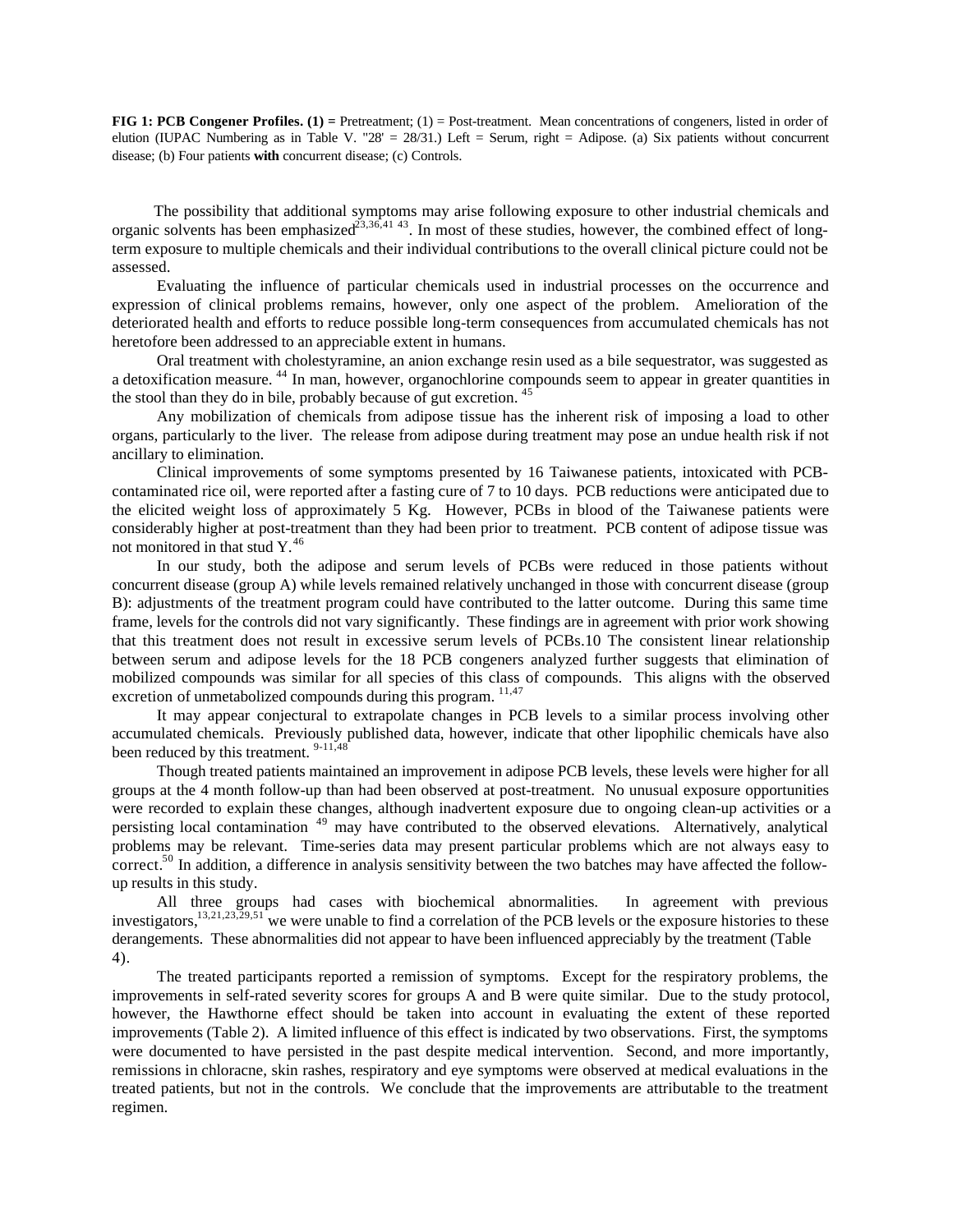This study presents, to the best of our knowledge, the first attempt to monitor PCB body burden reductions in a group with such elevated initial levels. Although the high variability of PCB levels in this small group did not allow definite statements based on statistical significance, a clear reduction in PCB levels was observed in those patients without concurrent medical disease. These reductions, along with the observed improvements in the clinical picture for all treated patients, suggest that this is a method to consider in the treatment of symptomatic individuals who have accumulated persistent lipophilic chemicals.

# ACKNOWLEDGEMENTS

We would like to thank James G. Dahlgren, M.D.; Igor Krizman, M.D., Ph.D.; Dinko Leskosek, M.D.; Gerald T. Lionelli, Joze Trontelj, M.D., Ph.D.; Karla Valant, R.N.; R. Michael Wisner; Milan Zagoda, dipi. oec.; and the Rogaska Slatina medical and resort staff, especially Jurij Furst, M.D., Stasa Cujes, R.N., and Bozo Kolar, physiotherapist.

This study was undertaken at the Rogaska Slatina medical facility in Yugoslavia. It was approved by the Committee for Ethics in Medicine at the University of Ljubljana and the Research Association of Republic Slovenia and was under both their surveillance and the surveillance of the University Medical Center, Ljubljana and the Committee for Public Health and Social Welfare of the Republic Slovenia, Yugoslaviao. All proceedings followed the guidelines of the Helsinki and Tokyo Declarations on Human Experimentation.

This work has been supported by grants from the Research Association of Republic Slovenia, Yugoslavia, grant No. C3-0561-362-87, and from the Foundation for Advancements in Science and Education, Los Angeles, California.

#### REFERENCES

1. Schiller C.M., Shoaf D.R., Chapman D.E. Alteration of intestinal function by chemical exposure: Animal Models. In: Schiller C.M. ed. *Intestinal Toxicology.* New York: Raven Press 1984: 133-160.

2. Brumen S., Medved M., Voncina E. A case of polychlorinated biphenyl contamination of water and sediment in the Slovenian karst region (Yugoslavia). Chemosphere 1984;13: 1243-1246.

3. Tretjak Z., Beckmann, S., Tretjak, A., Gunnerson, C. Occupational, environmental, and public health in Semic: A case study of polychlorinated biphenyl (PCB) pollution. In: *Post-Audits of Environmental Programs & Projects.* New York: American Society of Civil Engineers 1989: 57-72.

4. Hutzinger O., Blumich M.J., von der Berg M., Olie K. Sources and fate of PCDDs and PCDFS: an overview. Chemosphere 1985;14: 581-600.

S. Bond G.G., McLaren A.E., Brenner E.F., Cook R.R, Incidence of chloracne among chemical workers potentially exposed to chlorinated dioxins. J Occup Med 1989;31: 771-773.

6. Crnivec R., Modic S., Krzisnik C. Assessment of the state of health of the inhabitants of the villages Krupa, Praprot, Stranska vas, Moverna vas, Vinji vrh, Brstovec on the basis of a special medical examination. Final report." Ljubljana, Yugoslavia: Univ. Med. Center 1986. (Engl. abstr.)

7. Hubbard L.R. Bulletin of 6 February 1978. In: *The Technical Bulletins. Vol. 12.* Los Angeles: Bridge Pubi. 1980: 163-181.

8. Roehm D.C. Effects of a program of sauna baths and megavitamins on adipose DDE and PCBs and on clearing of symptoms of Agent Orange (dioxin) toxicity. Clin Res 1983;31: 243 (abstr).

9. Schnare D.W., Ben M., Shields M.G. Body burden reductions of PCBS, PBBs and chlorinated pesticides in human subjects. Ambio 1984;13: 378- 380.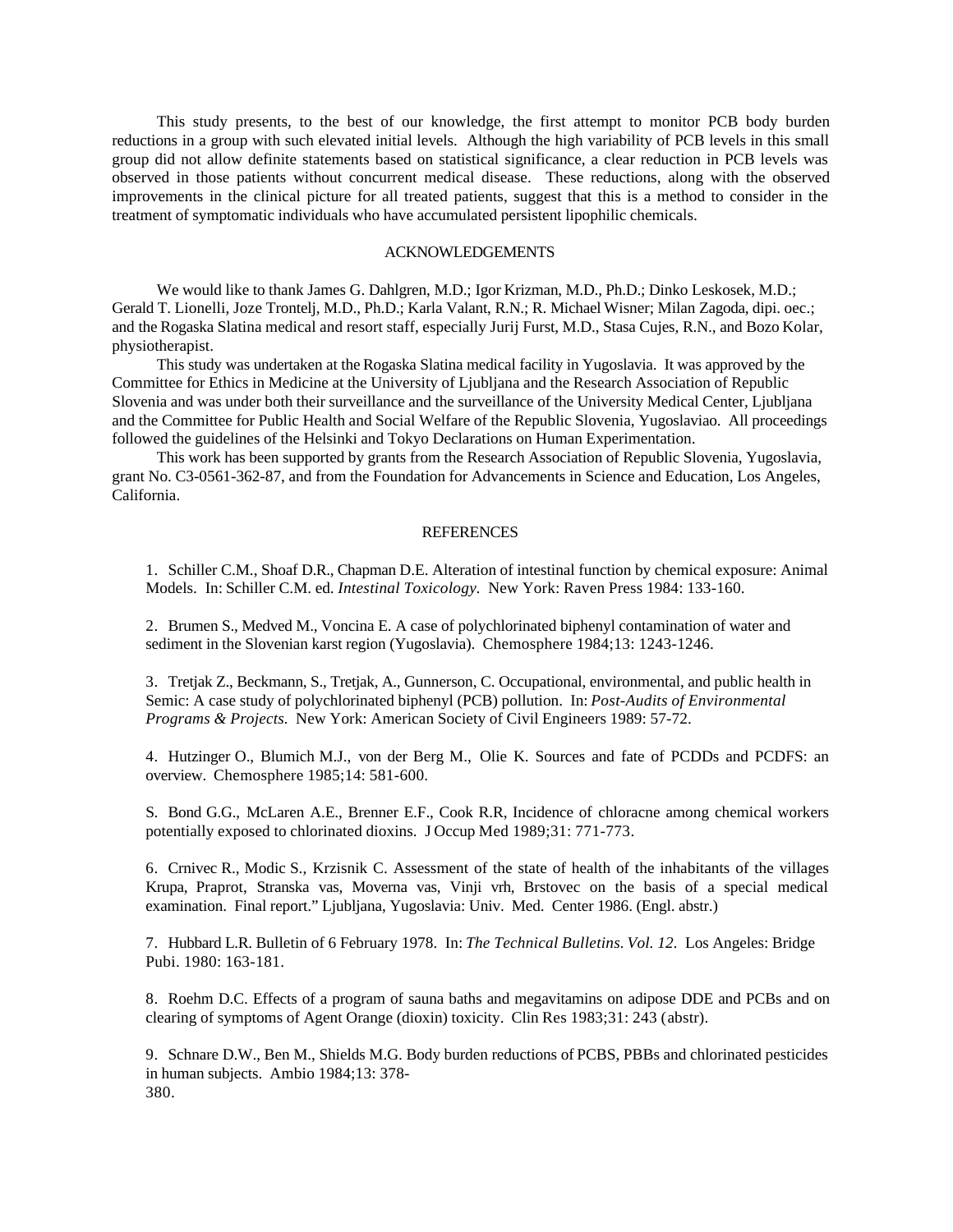10.Schnare D., Robinson P. Reduction of HCB and PCB human body burdens. In: *Proceedings from the International Symposium on Hexachlorobenzene (HCB).* Lyon, France: IARC 1985: 598-602.

11.Root D.E., Lionelli G.T. Excretion of a lipophilic toxicant through the sebaceous glands: A case report. J Toxicol Cut Ocul Toxicol 1987,6: 13- 17.

12.Kilburn K.H., Warshaw, R.H., Shields, M.G. Neurobehavioral dysfunction in firemen exposed to polychlorinated biphenyls (PCBs): Possible improvement after detoxification. Arch Environ Health 1989;44: 345-350.

13.Kimbrough R.D. Occupational Exposure. In: Kimbrough R.D., ed. *Halogenated biphenyls, terphenyls, naphthalenes, dibenzodioxins and related products.* Amsterdam, New York, Oxford: Elsevier/North-Holland Biomedical Press 1980: 373-397.

14.Lauber J.D. Disposal and destruction of waste PCBs. In: Waid J. ed. *PCBs and the environment. Vol* 111. London: CRC Press 1987: 83-151.

15.Daum S.M., Knittle J., Rosenman K., Rom W.N., Hostein E.C. A simple technique for fat biopsy of PBB-exposed individuals. Env Health Persp 1978;23: 183-185.

16.Capel P.D., Rapaport R.A., Eisenreich S.J., Looney B.B. PCBQ: Computerized quantification of total PCB and congeners in environmental samples. Chemosphere 1985;14: 439-450.

17.Jones K.C. Determination of polychlorinated biphenyls in human foodstuffs and tissues: Suggestions for a selective congener analytical approach. Sci Tot Environ 1988;68: 141-159.

18.Balischmitter K., Zell M. Analysis of polychlorinated biphenyls (PCB) by glass capillary gas chromatography. Composition of Technical Aroclor and Clophen PCB mixtures. Fresenius Z Anal Chem 1980;302: 20-31.

19.Zell M.. Balischmiller K. Baseline studies of the global pollution. Ill. Trace analysis of polychlorinated biphenyls (PCB) by ECD glass capillary gas chromatography in environmental samples of different trophic levels. Fresenius Z Anal Chem 1980;304: 337-349.

20.Landrigan P.J. General population exposure to environmental concentrations of halogenated biphenyls. In: Kimbrough RD. ed. *Topics in Environmental Health. Halogenated biphenyls, terphenyls, naphtalenes, dibenzodioxins and related products.* Amsterdam: Elsevier/North-Holland Biomedical Press 1980: 267-287.

21.Mes J. PCBs in human populations. In: Waid J. ed. *PCBs and the environment. Vol* 111. London: CRC Press 1988: 40-61.

22.Hattula M.L., lkkala J., lsomaki M., Määttä K., Arstila A.U. Chlorinated hydrocarbon residues (PCB and DDT) in human liver, adipose tissue and brain in Finland. Acta pharmacol et toxicol 1976;39: 545-554.

23.Kimbrough R.D. The toxicity of polychlorinated polycyclic compounds and related chemicals. CRC Critical Rev Toxicol 1974;2: 445-499.

24.Brinkman U.A.T., DeKok A. Production, Properties and Usage. In: Kimbrough RD. ed. *Topics in Environmental Health. Halogenated biphenyls, terphenyls, naphtalenes, dibenzodioxins and related products.*Amsterdam: Elsevier/North-Holland Biomedical Press 1980: 1-40.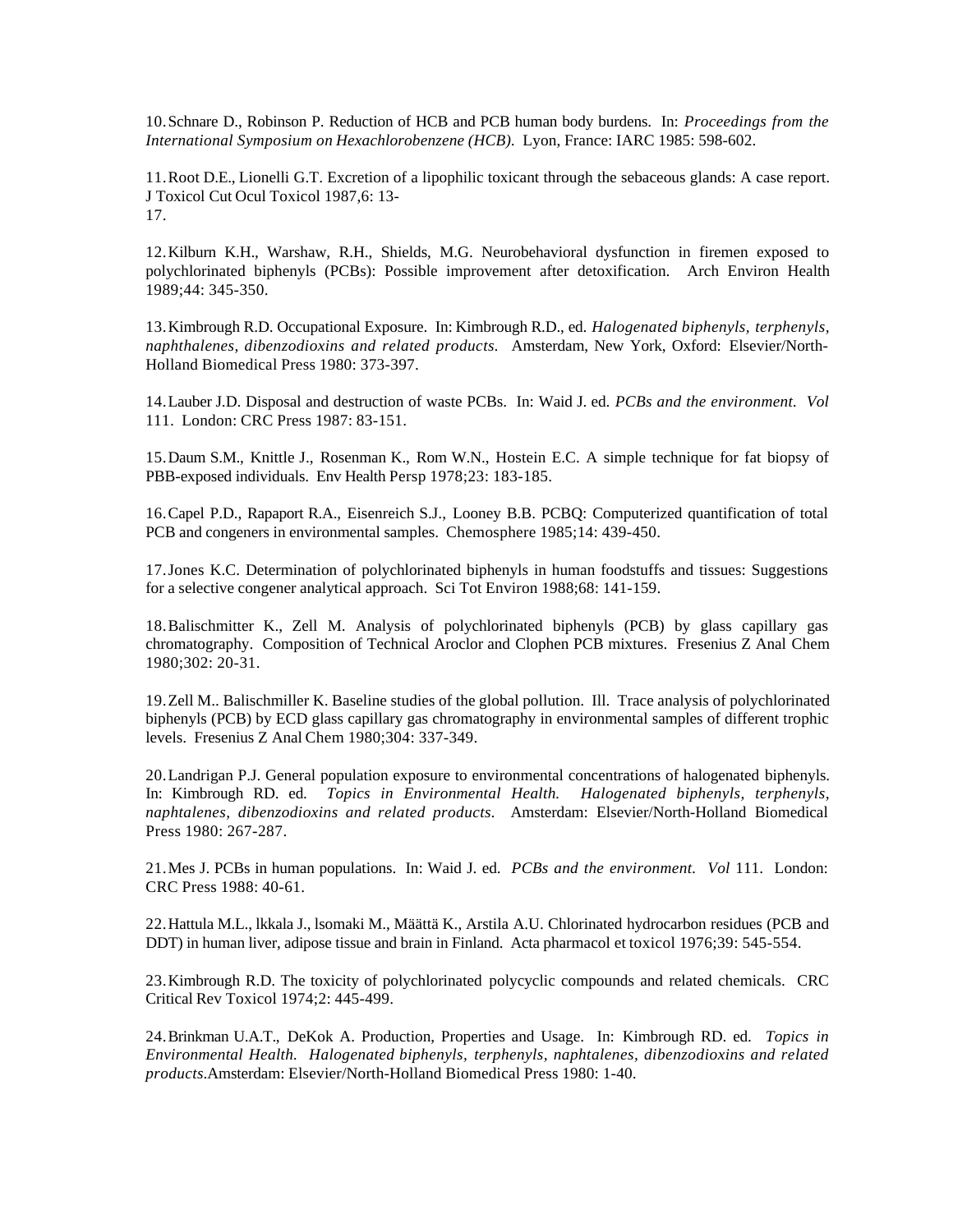25.Kashimoto T., Miyata H. Differences between Yusho and other kinds of poisoning involving only PCBS. In: Waid J. ed. *PCBs and the environment. Vol* 111. London: CRC Press 1988: 2-26.

26.Schwartz L. Dermatitis from synthetic resins and waxes. Am J Publ Health 1936;26: 586-592.

27.Ouw H.K., Simpson G.R., Siyali D.S. Use and health effects of Aroclor 1242, a polychlorinated biphenyl, in an electrical industry. Arch Environ Health 1976;31: 189-194.

28.Maroni M., Colombi A., Arbosti G., Cantoni S., Foa V. Occupational exposure to polychlorinated biphenyls in electrical workers. 11. Health effects. Br J Ind Med 1981;38: 55-60.

29.Smith A.B., Brown D.P. Polychlorinated biphenyls in the workplace. In: Waid J. ed. *PCBs and the environment. Vol* 111. London: CRC Press 1988: 63-82.

30.Smith A.B., Schloemer J., Lowry L.K., Smallwood A.W., Ligo R.N., Stanaka, Stringer W., Jones M., Hervin R., Glueck C.J. Metabolic and health consequences of occupational exposure to polychlorinated biphenyls. Brit J Med 1982;39: 361-369.

31.Fu Y.-A. Ocular manifestation of polychlorinated biphenyls intoxication. Am J Ind Med 1984;5: 127- 132.

32.Kimbrough R.D. Human health effects of polychlorinated biphenyls (PCBs) and polybrominated biphenyls (PBBs). Ann Rev Pharmacol Toxicol 1987;27: 87-1 1 1.

33.Chase K.H., Wong O., Thomas D., Berney B.W., Simon R.K. Clinical and metabolic abnormalities associated with occupational exposure to polychlorinated biphenyls (PCBs). J Occup Med 1982;24: 109- 114.

34.Takamatsu M., Oki M., Maeda K., Inoue Y., Hirayama H., Yoshizuka K. PCBs in blood of workers exposed to PCBs and their health status. Am J Ind Med 1984;5: 59-68.

35.Stark A.D., Costas K., Chang H.G., Vallet H.L. Health effects of low level exposure to polychlorinated biphenyls. Environ Res 1986;41: 174- 183.

36.Fitzgerald E.F., Weinstein A.L., Youngblood L.G., Standfast S.J., Melius J.M. Health effects three years after potential exposure to the toxic contaminants of an electrical transformer fire. Arch Environ Health 1989;44: 214-221.

37.Chia L.-G., Chu F.-L. Neurological studies on polychlorinated biphenyls. Am J Ind Med 1984;5: 117- 126.

38.Emmett E.A. Polychlorinated biphenyl exposure and effects in transformer repair workers. Env Health Persp 1985;60: 185-192.

39. Steinberg K.K., Freni-Titulaer L.W.J., Rogers 'F.N., Burse V.W., Mueller P.W., Stehr P.A., Miller D.T. Effects of polychlorinated biphenyls and lipemia on serum analytes. J Toxicol Environ Health 1986@19: 369-381.

40. Gamble W. Perturbations of biochemical systems. In: Waid J. ed. PCBs *and the environment. V'ol II.* London: CRC Press 1988: 50-61.

41. Gwynne E.I. Trichloroethylene neuropathy. Brit Med J 1969@-': 315.